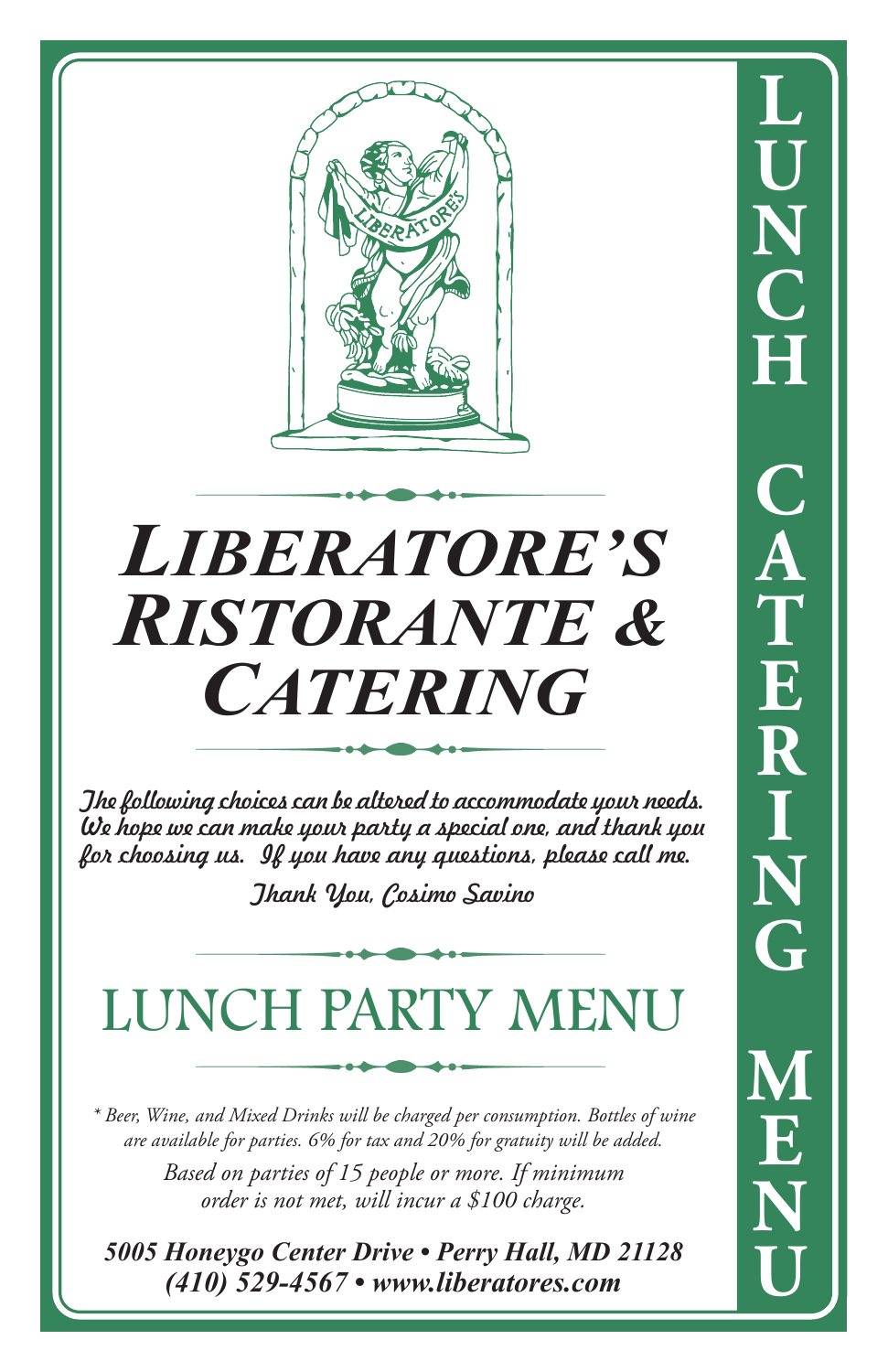## SERVED LUNCH CHOICES

**SERVED CHOICE LUNCHEON #1 ..... \$21.95 PER PERSON** *House Salad or Tortellini Soup / Choice of Entrees:*

> **RIGATONI VODKA** Spicy pink cream sauce topped with fresh spinach

**CHICKEN PARMIGIANA** Prepared traditionally and served with a side of pasta

**SPAGHETTI & MEATBALLS** Spaghetti with our homemade marinara sauce with meatballs

**CHICKEN CAESAR SALAD** Romaine lettuce with our homemade Caesar dressing, croutons, and grilled chicken

> *Choice of Desserts:* Homemade Oreo Cake or Cannoli

**SERVED CHOICE LUNCHEON #2 ..... \$24.95 PER PERSON** *House Salad / Choice of Entrees:*

**SPAGHETTI WITH SHRIMP SAUCE** A generous portion of shrimp sautéed in marinara over spaghetti

> **RIGATONI VODKA** Spicy pink cream sauce topped with fresh spinach

**CHICKEN PARMIGIANA** Prepared traditionally and served with a side of pasta

**SAUSAGE AND PEPPERS** Simmered with marinara and onions and served over spaghetti

*Choice of Desserts:* Homemade Oreo Cake, Coconut Cake or Cannoli

**SERVED CHOICE LUNCHEON #3 ..... \$28.95 PER PERSON**

*Caesar Salad or Cream of Crab Soup / Choice of Entrees:*

**GRILLED SALMON SALAD** Mixed greens, mushrooms, croutons, hard-boiled egg, bacon, tomato vinaigrette

**CHICKEN GIOVANNI** White wine lemon sauce with rosemary, spinach and mozzarella

**PENNE BLACK & BLEU** Vodka sauce, blackened chicken, bleu cheese crumbles

**SHRIMP SCAMPI** Linguine pasta with a lemon white wine sauce with shrimp

*Choice of Desserts:* Homemade Oreo Cake, Coconut Cake or Cannoli

*All Served Choice Luncheon include Bread and Butter*